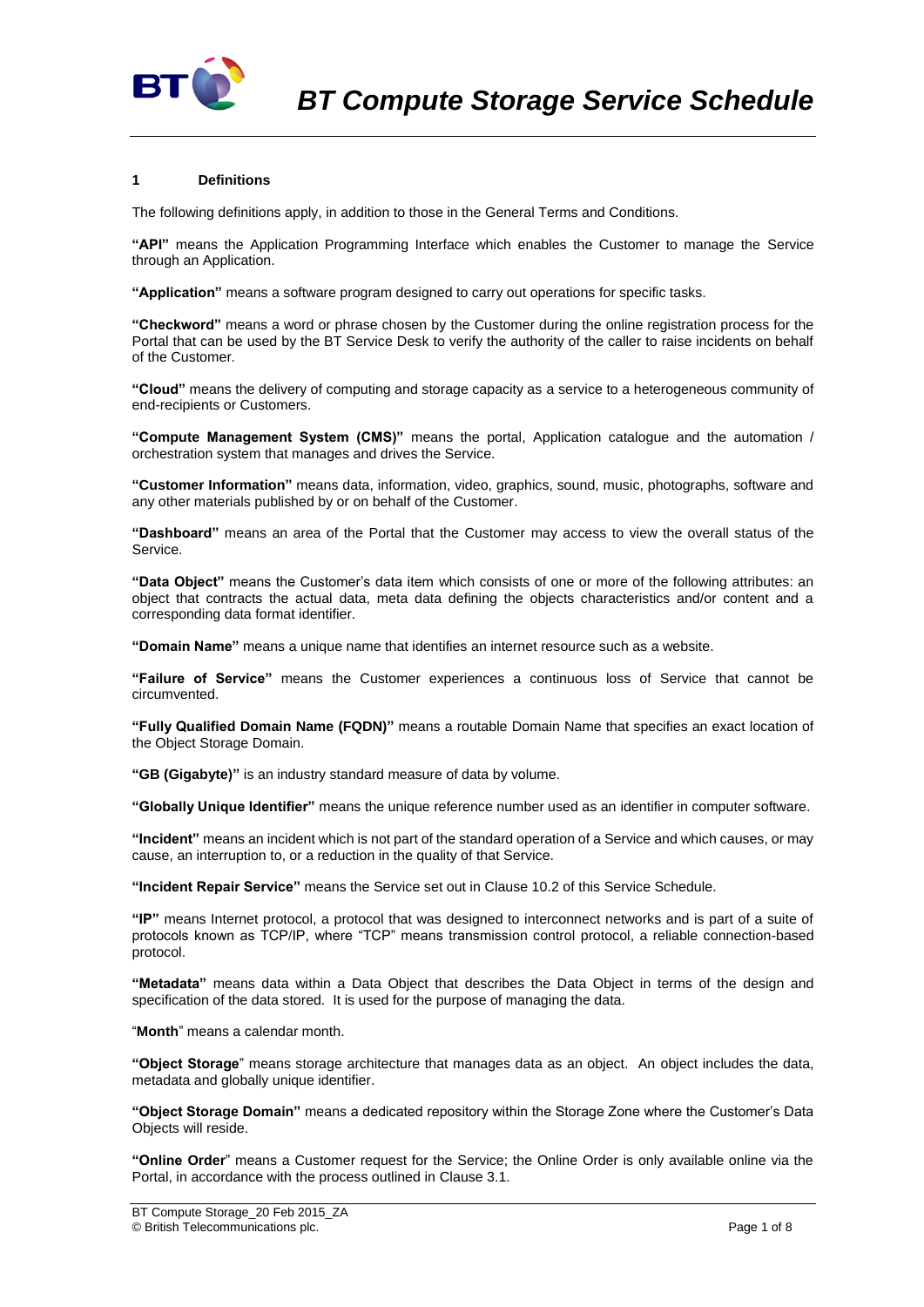

**"Planned Maintenance"** means any work that is planned in advance to be carried out by BT or on its behalf that causes the Service to be suspended.

**"Portal"** means the online system that allows the Customer to place Online Orders, change Online Orders, see the status of the Service and access certain systems (depending on the Service option chosen by the Customer).

**"Service"** has the meaning given in clause 2.1.

**"Service Desk"** means the facility provided by BT to handle enquiries and administration for the Service.

"**Service Level**" means the level of Service which is applicable to the Service, as set out in Clause 20 of this Service Schedule.

**"Storage Zone"** means the configuration of hardware and software to create a platform where the Customer's data is stored.

**"System Administrator"** means a person named by the Customer to be the Customer's point of contact with BT for matters relating to the management of the Service.

**"Third Party Information"** means data, information, video, photographs, software and any other materials (in whatever form) not owned or generated by or on behalf of the Customer, including information belonging to a User which is not Customer Information, published or otherwise made available by the Customer using the Service.

**"Token"** means an encrypted key used by applications API to access Data Objects stored in the Object Storage.

**"Utility Rate Card"** means information available via the Portal that shows the Charges for the Service on an hourly basis.

**"User ID"** means the identification number provided to the Customer by BT for the purposes of security in the provision of the Service.

## **2 Service Summary**

- 2.1 BT Compute Storage is a Cloud based service providing the Customer with a self-service capability to browse, select and store data ("Service").
- 2.2 BT will provide the Customer with virtual access to a BT data centre where the Customer may select a dedicated repository for storage of their data ("Object Storage Domain").

#### **3 Service Components**

The Service comprises access to a Portal, Storage Zone, Object Storage Domain and, provision of a FQDN and Tokens.

### <span id="page-1-0"></span>**3.1 Portal**

**3.1.1** The Portal is an online system which allows a Customer to place and amend an Online Order and view the status of existing Online Orders. The Portal enables the Customer to select Object Storage Domains and the location of data centres for deployment of the Object Storage Domains.

### **3.2 Storage Zone**

- 3.2.2 The Storage Zone provides the physical infrastructure where BT will create an Object Storage Domain and the Customer will store their Data Objects.
- 3.2.3 The Storage Zone will automatically allocate and provision the Object Storage Domain to the Customer when ordered.
- 3.2.3 The Portal will indicate the Storage Zones available to the Customer. BT may make additional Storage Zone options available to the Customer from time to time.

BT Compute Storage\_20 Feb 2015\_ZA © British Telecommunications plc. Page 2 of 8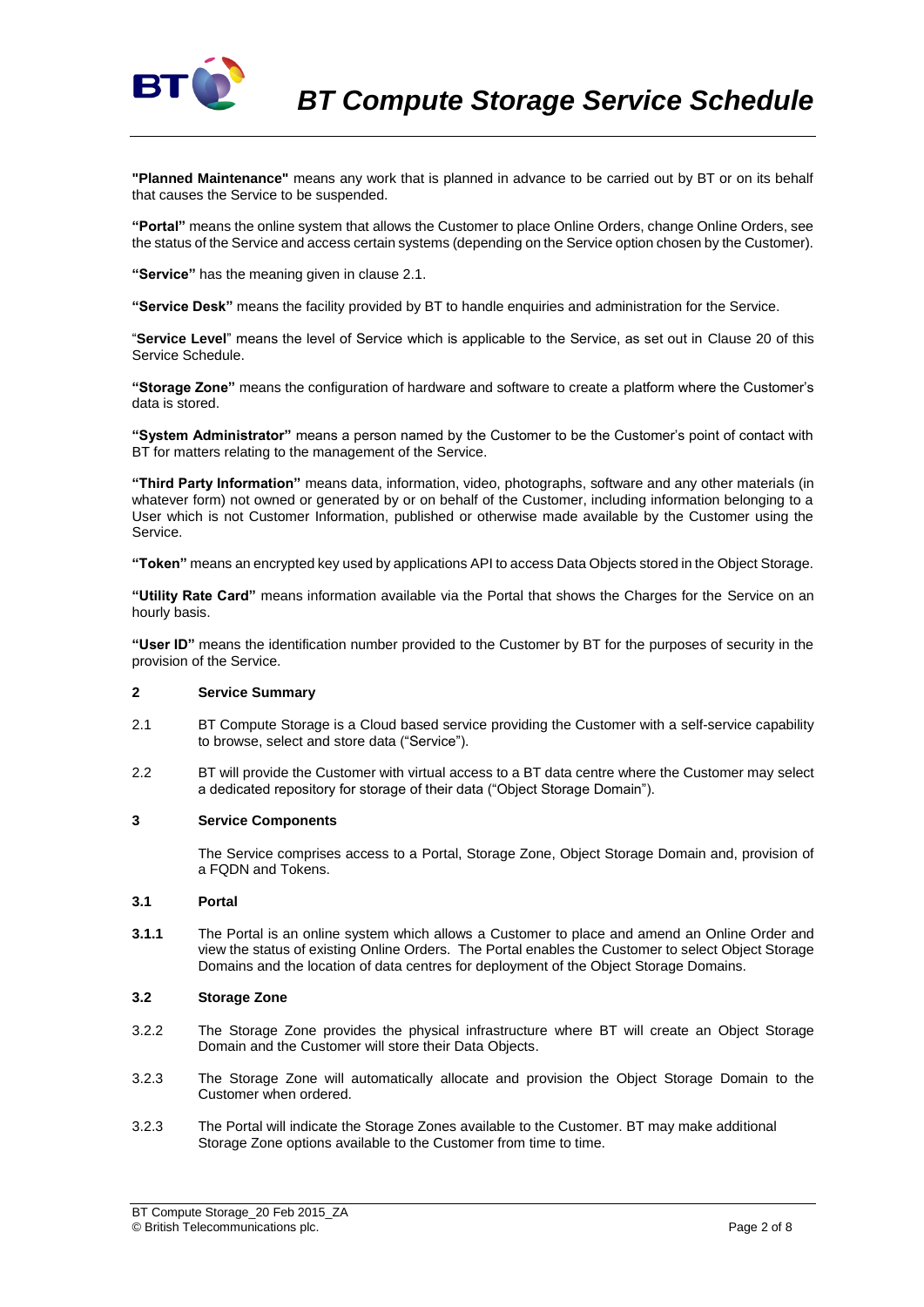

## **3.3 Object Storage Domain**

- 3.3.1 The Object Storage Domain is a Customer dedicated repository within the Storage Zone where the Customer's Data Objects reside.
- 3.3.2 The Customer selects the Object Storage Domain via the Portal. Upon delivery of the Object Storage Domain BT will provide the Customer with a Fully Qualified Domain Name (FQDN) and Tokens for use in conjunction with their chosen Application.
- 3.3.3 The Customer will access the Object Storage Domain using the BT provided FQDN and the Customer provided Application. The Customer will choose the Application it wishes to use to access the Service. The choice of Application will be determined by how the Customer elects to use the Object Storage Domain. The Service does not include the provision of Applications to the Customer.

### **3.4 FQDNs and Tokens**

3.4.1 A FQDN provides access to an Object Storage Domain. BT will provide the Customer with a Token in order to authenticate a FQDN. The Customer must use the Tokens within a few hours of receipt. Failure to use the Tokens will result in them being disabled. If the Tokens are disabled the Customer will be required to regenerate them within three (3) hours of disablement via the Portal.

### **4 Internet**

- 4.1 The Customer will access the Object Storage Domain via the Internet. Such Internet connection is not part of this Service and is subject to separate conditions and Charges.
- 4.2 The Customer acknowledges that:
	- (a) the Internet is independent of the Service and BT has no responsibility for provision of the Internet; and
	- (b) use of the Internet is solely at the Customer's risk and subject to all applicable laws. BT has no responsibility for any information, software, services or other materials obtained, downloaded, shared and transmitted by the Customer using the Internet.

## **5 Commencement and Term**

- 5.1 The Agreement is effective once the Customer submits an Online Order on the Portal.
- 5.2 The Service will commence on the Operational Service Date (OSD).

# **6 Technical Requirements**

6.1 The Customer is required to have Internet access, all computer hardware, software and telecommunications equipment and services necessary to access and use the Service.

### **7 BT Service management Boundary (SMB)**

7.1 BT's responsibility for the Service under this Agreement is for the management of the Storage Zone, provision of the Object Storage Domain, FQDNs and Tokens. A suitable Application to access the Object Store Domain is outside the SMB. BT will have no responsibility for the Service (including any responsibility to meet any Service Levels) outside the Service Management Boundary.

# **8 Ordering Process**

- 8.1 The Customer is responsible for opening an account with BT to gain access to the Portal to enable online ordering.
- 8.2 On receiving an Online Order from the Customer BT will configure the Service as set out in the Online Order. Once the Online Order is configured the OSD occurs and the Customer may start using the Service.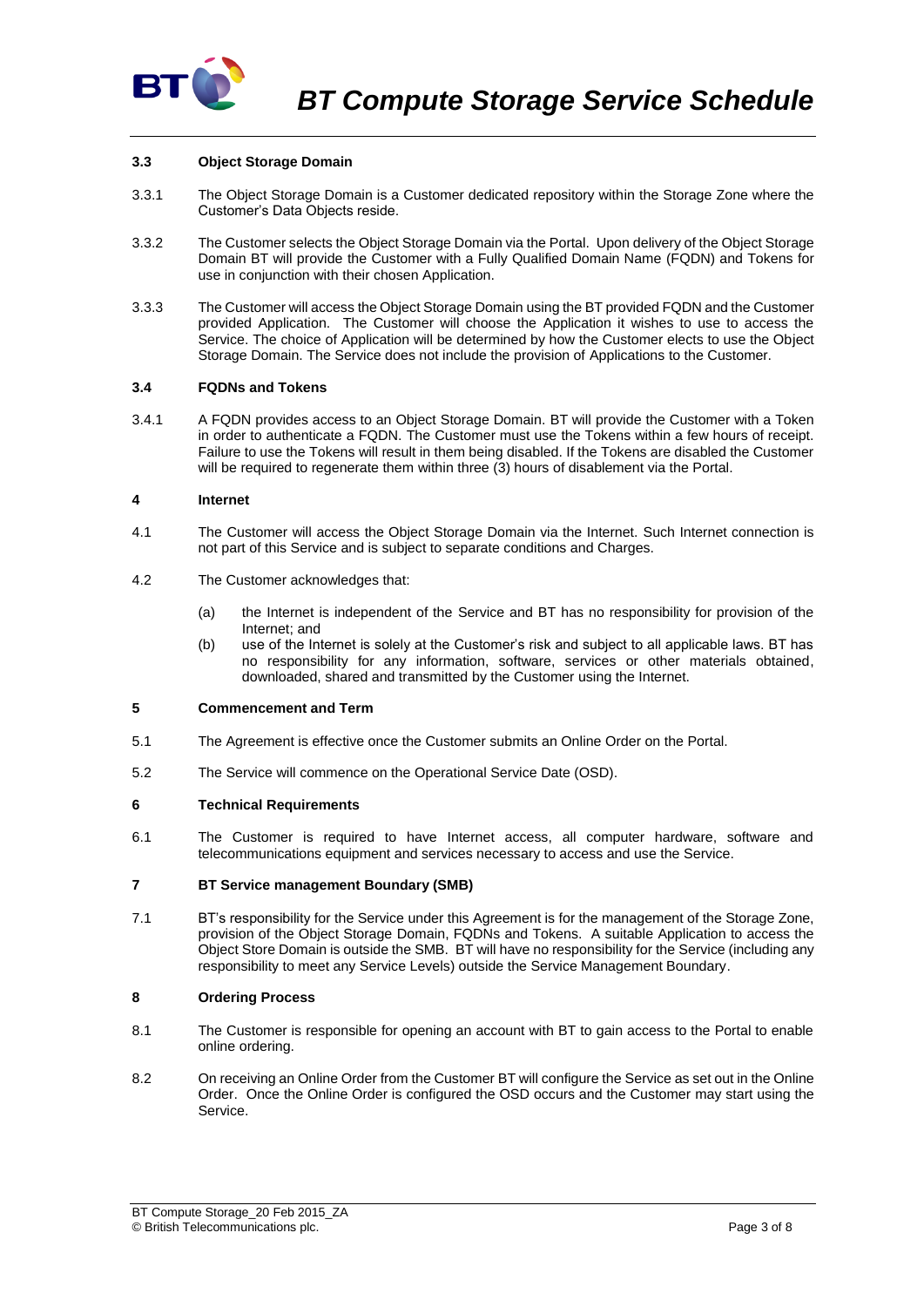

## **9 In Life Management**

- 9.1 The Portal operates a Dashboard that allows the Customer to see how much storage is being consumed and the associated Charges.
- 9.2 Upon delivery of the Object Store Domain BT will present the Customer with Tokens.
- 9.3 The Customer is required to renew all Tokens within three (3) years of the OSD via the Portal.

### **10 Service Management**

### **10.1 Service Desk Support**

10.1.1 BT will provide a Service Desk operating twenty four (24) hours per day, seven (7) days per week, including national, public or bank holidays, which will receive and record Service Incident reports from the Customer.

### <span id="page-3-0"></span>**10.2 Incident Repair Service**

- 10.2.1 If BT detects, or if the Customer reports an Incident BT will respond to the Incident without undue delay. BT will perform tests to determine the cause of the Incident, and will notify the System Administrator by telephone or e-mail.
- 10.2.2 The Service Desk will keep the Customer updated at regular intervals until the Incident is resolved.
- 10.2.3 BT will raise additional Charges for work performed and money spent to address incidents resulting from Service failures caused by the Customer on a time and material basis at the prevailing Charges.
- 10.2.4 If the Customer asks BT to perform any additional work this will be subject to prior written agreement between the Parties and additional Charges will apply.

### **11 Planned Maintenance**

11.1 The Customer acknowledges and accepts that occasionally BT may have to carry out routine or emergency maintenance, updates and other procedures for reasons of health, safety, security or otherwise to protect the Service, and which may cause a disruption to the Service, ("Planned Maintenance"). BT will provide the Customer with as much prior notice as practicable with respect to Planned Maintenance.

### **12 Service Updates**

12.1 BT may make updates to the Service from time to time provided that such updates do not materially decrease or impair performance of the Service,

### **13 Security**

- 13.1 The Customer is responsible for the security and proper use of all User IDs, Checkwords, passwords, FQDN and Tokens. BT reserves the right to suspend access to the Service at any time if BT has reason to believe that there is, or is likely to be, a breach of security or misuse of the Service. BT will notify the Customer as soon as possible after it has done so.
- 13.2 The Customer must immediately inform BT if there is any reason to believe that a User ID, password, Token, or Checkword allocated by BT has, or is likely to, become known to someone not authorised to use it or is being, or is likely to be, used in an unauthorised way.
- 13.3 BT reserves the right to require the Customer to change any or all of the Checkwords or passwords associated with the Service and used by the Customer in connection with the Service.
- 13.4 The Service is delivered within a secure BT data centre with a security policy for the protection of Site, infrastructure and network. Although BT will use reasonable care and skill in carrying out its obligations under this Agreement in accordance with BT's security policy, it is not possible to guarantee that all instances of fraud, misuse, unwanted or unauthorised activity or access to the Customer's Information will be prevented or detected. Whenever BT becomes aware that security has been compromised, BT will take actions in order to limit any further occurrences of fraud, misuse,

BT Compute Storage\_20 Feb 2015\_ZA © British Telecommunications plc. Page 4 of 8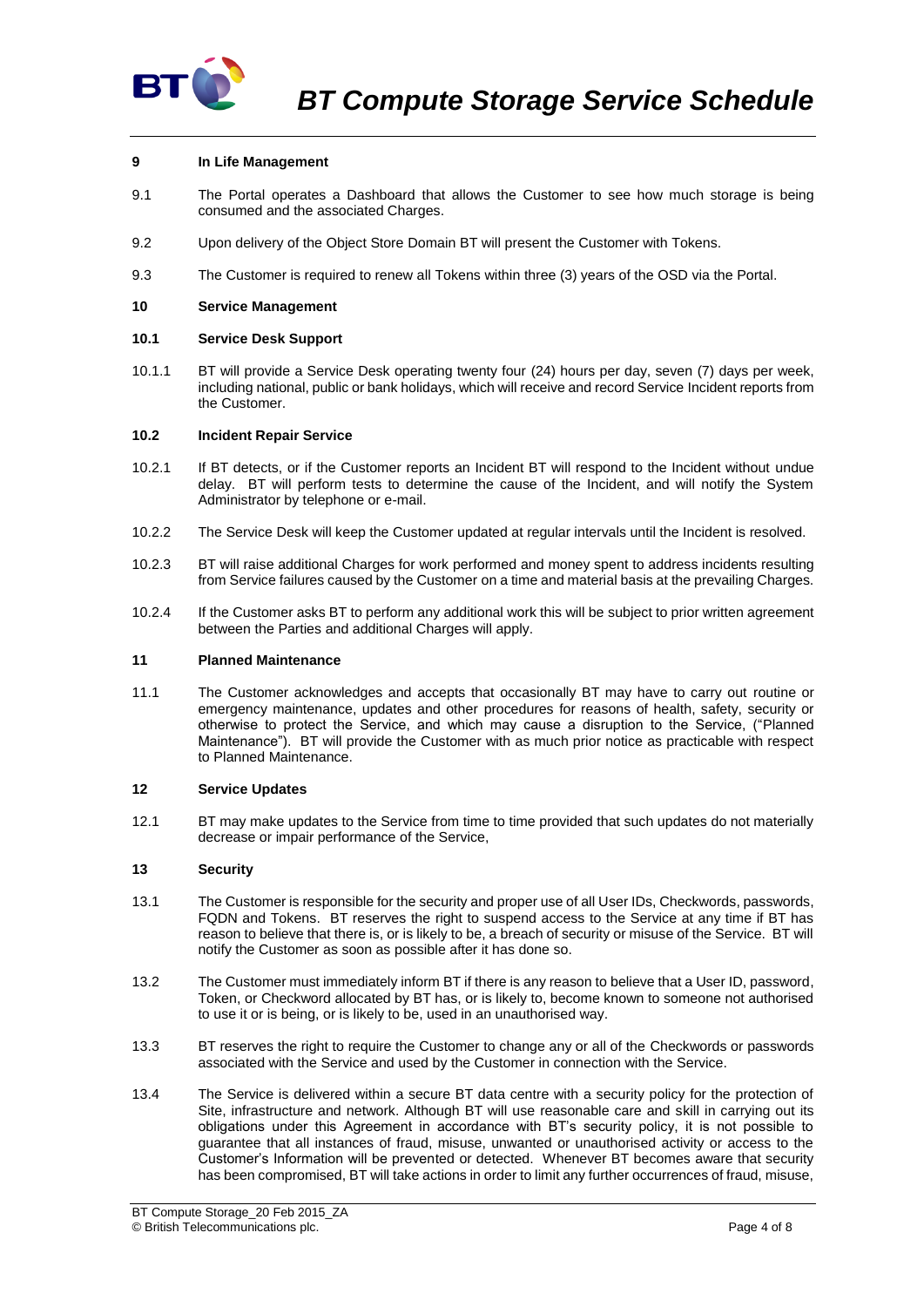

*BT Compute Storage Service Schedule*

unwanted or unauthorised activity or access to the Customer's Information. Nevertheless, BT accepts no liability for any such incidents, or for any loss or damage suffered by the Customer. The Customer shall therefore take responsibility for the security of the Customer Information, Content and application of security policies designed to prevent unwanted or unauthorised activity or access to the Customer's Information.

13.5 The Customer is advised to obtain its own business continuity insurance.

### **14 BT's use of Customer Information and Personal Data**

- 14.1 In order for BT to provide and support the Service, BT may use personal data, (typically name, email address, telephone number and business and/or Site(s) address), of Users within the Customer's organisation or control in order to:
	- (a) process, track and fulfil Online Orders for the Service:
	- (b) deliver and commission the Service,
	- (c) process, track and resolve Incidents with the Service,
	- (d) administer access to the online portals relating to the Service;
	- (e) compile, dispatch and manage the payment of invoices relating to the Service;
	- (f) manage the Agreement and resolve any disputes relating to it;
	- (g) respond to general queries relating to the Service;
	- (h) provide security and technical support.
- 14.2 BT may also send the Customer additional information concerning the Service, or related services. This information will typically be sent to the Customer Contact, involved in the procurement or management of the Service.
- 14.3 Any personal data that may be collected and processed by BT (including payment data) is subject to, and will be handled in accordance with, applicable data protection laws.
- 14.4 BT will have no access to the Customer Information stored by the Customer.
- 14.5 The location and access points of the Customer Information are defined by the Customer and as such the Customer needs to ensure compliance with relevant laws and regulations.
- 14.6 BT will not change the country where the Customer Information resides without providing notice to the Customer, unless required to do so in order to comply with applicable laws and regulations.

### <span id="page-4-0"></span>**15 The Customer's Responsibilities**

- 15.1 The Service is provided solely for the Customer's own use including use by Users and the Customer will not assign, resell, reproduce, copy, duplicate, transfer, lease, distribute, display, disclose, trade or otherwise commercially exploit the Service (or any part thereof) for any purpose, or otherwise make the Service available to any third party except Users.
- 15.2 The Customer is solely responsible for any obligation or liability arising out of transactions of any kind entered into between the Customer and any third party accessing or relying on the Service, Customer Information, or Third Party Information. BT will not be a party to, or in any way responsible for, any transaction between the Customer and any third party.
- 15.3 The Customer is responsible for the creation, design and maintenance of all Customer Information.
- 15.4 The Customer will ensure that the Customer Information and any Third Party Information does not include any information or material, which could be illegal or could lead to a legal dispute.
- 15.5 The Customer will comply with all obligations as notified by BT which are required under BT's security policy.
- 15.6 The Customer must comply with all relevant legislation, instructions, licences, guidelines issued by regulatory authorities, and any codes of practice which apply to the Customer, including those which relate to the Customer Information or Third Party Information.

BT Compute Storage\_20 Feb 2015\_ZA © British Telecommunications plc. Page 5 of 8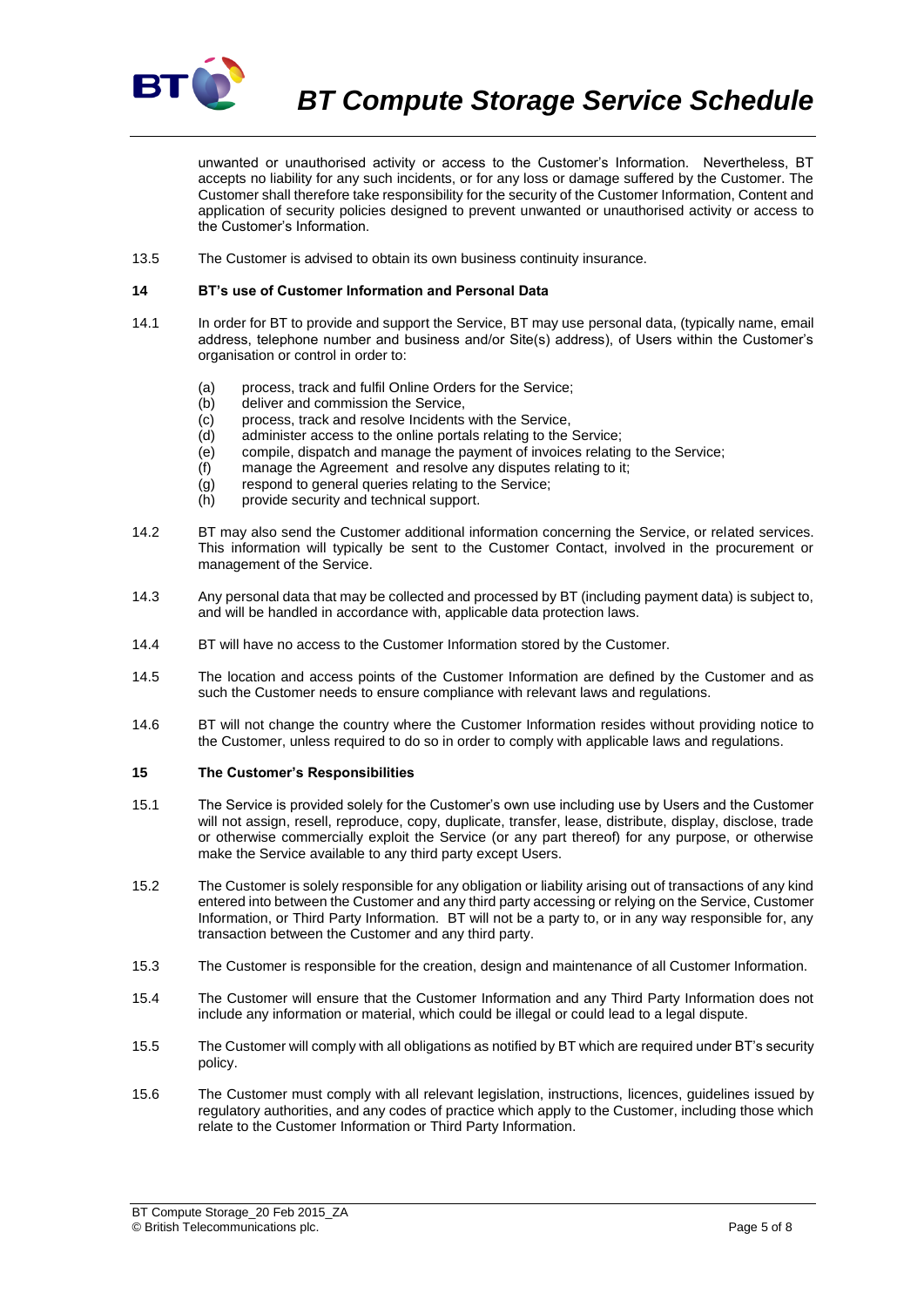

- 15.7 The Customer irrevocably and unconditionally agrees to indemnify and keep indemnified and to hold BT, BT Group Companies and their officers, directors and employees harmless against claims, losses, damages, costs, expenses and liability arising from or in connection with:
	- (a) any Customer Information, Third Party Information or other Content or communication sent, provided or stored in connection with the Service;
	- (b) the installation, maintenance or use of any software or other material installed by or on behalf of the Customer;
	- (c) any injury to persons, or damage to the Site or the BT Equipment used for the provision of this Service or other equipment belonging to BT or a third party which is located on the Site, as a result of action taken on behalf of the Customer;
	- (d) any breach of confidence or infringement of intellectual property rights.
- 15.8 The Customer is responsible for ensuring that the System Administrator will report all service repair incidents using the reporting procedures notified to the Customer by BT, and will be available for all subsequent Incident management communications.

## **16 BT's Acceptable Use Policy**

- 16.1 The Customer is solely responsible for all aspects of Customer Information which are not specifically set out in this Service Schedule as being BT's responsibility. The Customer acknowledges that it has read and agrees to be bound by and to ensure that any Users will comply with this BT Acceptable Use Policy ("AUP") and generally accepted Internet standards.
- 16.2 The Service must not be used:
	- (a) fraudulently or in connection with a criminal offence under the laws of any country where the Service is provided;
	- (b) to send, receive, upload, download, use or re-use any information or material which is offensive, abusive, indecent, defamatory, obscene or menacing, or in breach of confidence, copyright, privacy or any other rights;
	- (c) in contravention of any instructions that BT has given under the Agreement;
	- (d) to cause annoyance, inconvenience or needless anxiety;
	- $\overrightarrow{e}$  to send or provide or receive unsolicited advertising or promotional material;
- 16.3 The Customer must not use a Domain Name which infringes the rights of any person in a corresponding trade mark or name.
- 16.4 If the Customer or anyone else, (with or without the Customer's knowledge or approval) uses the Service in contravention of the AUP; or uses the Service in any way which, is, or is likely to be, detrimental to the provision of the Service to the Customer or any other customer and fails to take corrective action within a reasonable period of receiving notice from BT, then BT can treat the contravention as a material breach and as such BT may either suspend the Service or terminate the Service pursuant to the General Terms and Conditions. If Service is suspended it will not be restored until the Customer provides an acceptable assurance that there will be no further contravention.

### **17 Charges and Invoicing**

- 17.1 Charges for the Service are set out in the Portal.
- 17.2 BT will invoice Charges on or after the dates set out below:
	- (a) One-off Charges on the OSD of the relevant Online Order:
	- (b) Usage or other recurring Charges on the OSD and thereafter monthly in arrears.
- 17.3 Charges for the Service are calculated on a monthly basis against the prevailing Utility Rate Card on the Portal. Usage Charges will apply as shown on the Utility Rate Card on the Portal.
- 17.4 Data storage Charges are based upon per GB of storage used.
- 17.5 The uploading and retrieval of data from the Object Storage Domain incurs Charges based upon Internet bandwidth use. Charges for Internet bandwidth use are levied above an initial allowance of 1GB per Month. Charges are based upon per GB of Internet bandwidth use.

BT Compute Storage\_20 Feb 2015\_ZA © British Telecommunications plc. Page 6 of 8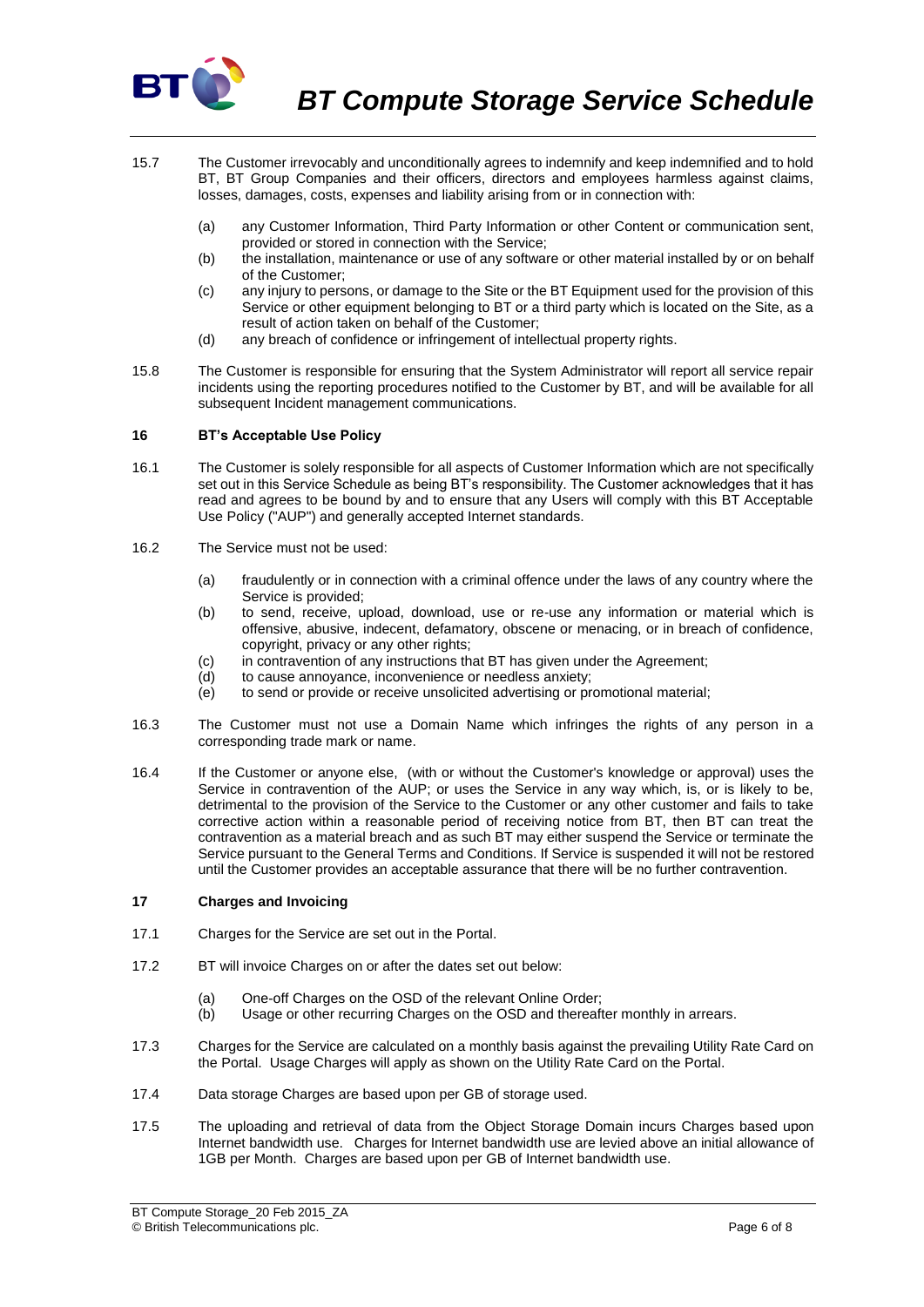

- 17.6 BT may invoice the Customer for Charges for investigating Customer reported Incidents where BT finds no Incident or that the Incident is outside the Service Management Boundary.
- 17.7 BT may at any time review the Charges for the Service and will provide the Customer with 30 days' prior written notice of any such change in Charges. If the Customer objects to the change in Charges it may exercise its termination rights under Clause 18 of this Service Schedule.
- 17.8 Notwithstanding any other provision in the Agreement, BT may delay or bring forward the sending of invoices to coincide with billing cycles from time to time. The Customer acknowledges that the first and last invoice in relation to a particular Service may include Charges due for more or less than one complete billing cycle according to when such Service is connected and/or terminated.

### **18 Termination of Service**

The following Clause will replace and supersede Clause 12.1 of the General Terms and Conditions.

- 18.1 The Customer may terminate the Service via the Portal at any time, provided that the Customer agrees
	- (a) to pay any outstanding Charges or interest properly due and payable up to the date of termination; and
	- (b) that there will be no refund of Charges which have been paid in advance.
- 18.2 BT may terminate this Agreement or the Service at any time by giving at least 90 days' notice to the Customer.

#### **19 Suspension of Service**

- 19.1 BT may suspend Service(s) or terminate this Agreement immediately on notice to the Customer where the Customer is in material breach of this Agreement and if the breach is capable of remedy, fails to remedy the breach within a reasonable time of being requested by BT to do so.
- 19.2 Where a Service is suspended because the Customer is in material breach of this Agreement, the Customer must pay the Charges for that Service until this Agreement is terminated.

## <span id="page-6-0"></span>**20 Service Levels**

- 20.1 BT aims to provide the Service within an availability target of 99.95%. The availability target relates to the availability of the Object Storage Domain including the infrastructure required to deliver it.
- 20.2 If BT fails to meet the availability target of 99.95% then the Charges for the affected Service will be credited as follows:

| <b>Availability Target</b>                             | <b>Credit</b>                  |
|--------------------------------------------------------|--------------------------------|
| For every reported incident that BT is below<br>target | 1 day's<br>recurring<br>Charge |

- 20.3 The credit will be applied to the monthly Charge for the Service. The credit per reported instance that BT is below target will be capped at a maximum of 1 Month's Charges.
- 20.4 The Parties acknowledge that each Service Credit is a genuine pre-estimate of the loss likely to be suffered by the Customer and not a penalty.
- 20.5 Service Credits are the Customer's sole right and remedy if BT does not meet the Service Level. Any failure by BT to meet the Service Level specified in this Clause [20](#page-6-0) shall not be considered a material breach of the Agreement.
- 20.6 The Service Level is measured as the availability of the Object Storage Domain to the network interface.

BT Compute Storage\_20 Feb 2015\_ZA © British Telecommunications plc. Page 7 of 8